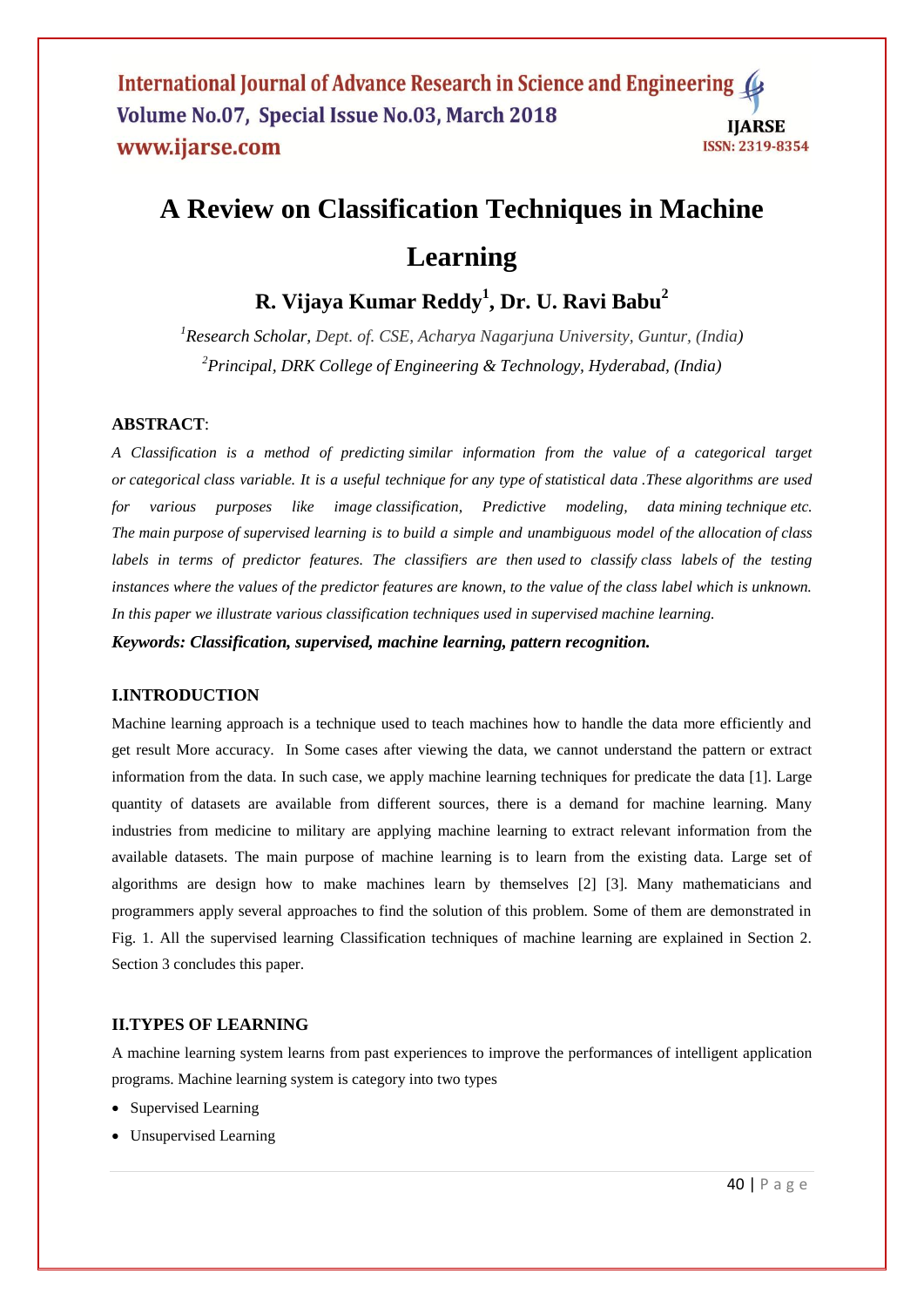Supervised learning builds the learning model that effectively "learns" how to estimate from training data of given example. Unsupervised Learning builds a model based upon "unlabeled" data and to estimate key features of the data and characterized them without any prior knowledge of data.



*Fig-1* Types of Machine Learning

# **2.1 Supervised Learning**

In this paper we describe various classification techniques in supervised learning. In supervised learning we divide the entire dataset into two parts one for training where the classifier learn form that data and remaining data is used for testing accuracy of the classifier. Once it is done then we can used to test new data for predicate the future information from these supervised learning classifiers. Supervised learning classifiers are classified in five main groups of classification algorithms base on Frequency Table, Covariance matrix, Similarity measure, Vectors & margin and Neural Network. From this group of classification we have different classification algorithms.



*Fig-2* Different classification algorithms in Supervised Learning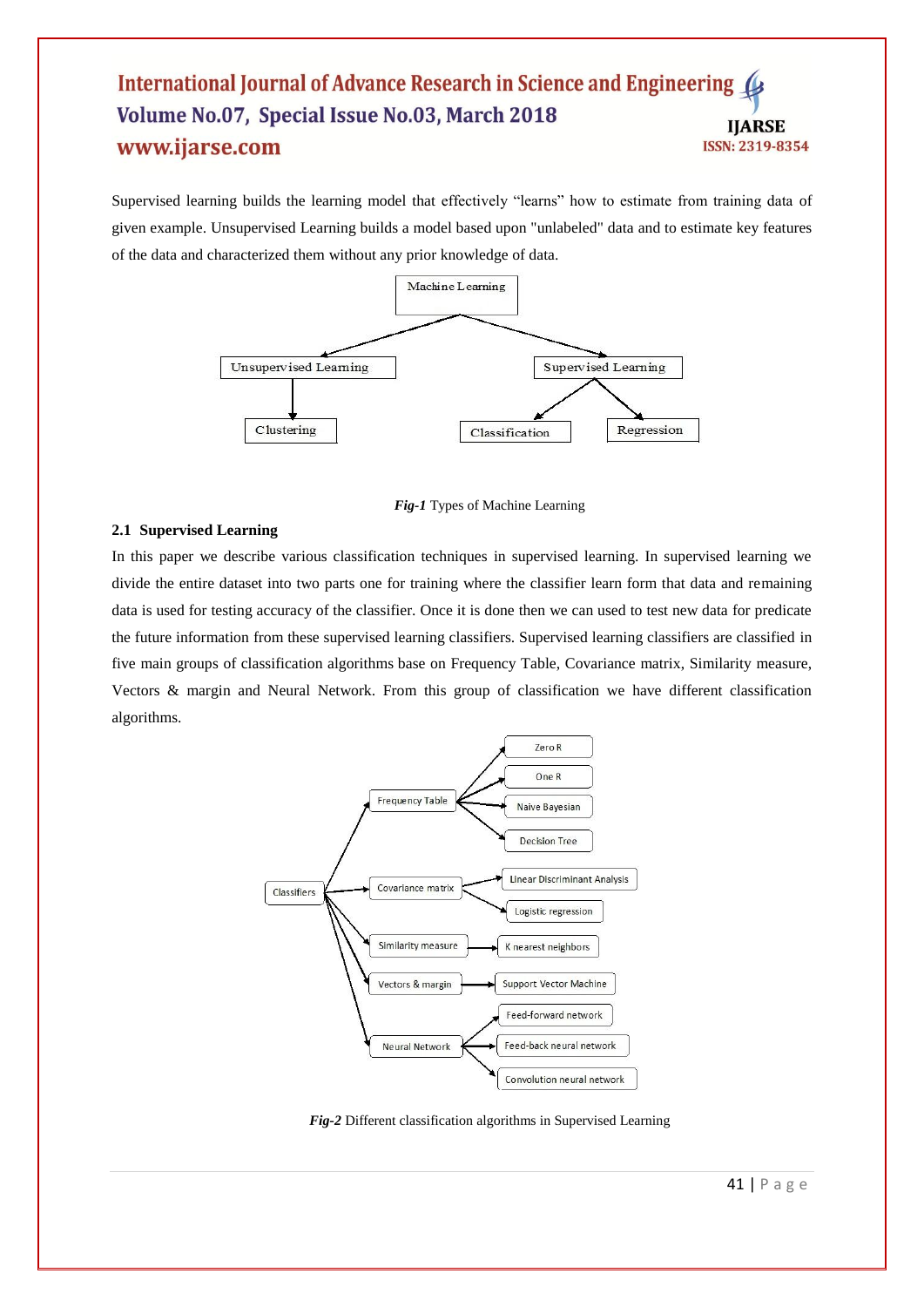# **2.1.1.ZeroR**

ZeroR is the simplest classification method which depends on the target data and ignores reaming all predictors. ZeroR classifier simply predicts the majority category labels. Although there is no predictability power in ZeroR, it is useful for determining a baseline performance as a standard for other classification methods [4].

#### **Algorithm**

Construct a frequency table for the target and select its most frequent value.

#### **2.1.2 OneR**

OneR is also known as One Rule, which simple classification algorithm used to generates one rule for each predictor in the data but not much accurate. It select only one of the best predictor from frequency table for predicate the target, which as the smallest total error using OneR algorithm. It also as slightly less accurate than state-of-the-art classification algorithms [4].

# **Algorithm**

For each predictor,

For each value of that predictor, make a rule as follows;

Count how often each value of target (class) appears

Find the most frequent table

Make the rule assign that class to this value of the predictor

Calculate the total error of the rules of each predictor

Choose the predictor with the smallest total error.

# **2.1.3 Naive Bayesian**

The Bayes' theorem is depending on Naive Bayesian classifier with independence assumptions between predictors. A Naive Bayesian model is easy to build, with no complicated iterative parameter estimation which makes it particularly useful for very large datasets. Regardless of its simplicity, the Naive Bayesian classifier it often outperforms more sophisticated classification methods and often does surprisingly well and is widely used.

# **Algorithm**

Bayes theorem provides a way of calculating the posterior probability,  $P(c|x)$ , from  $P(c)$ ,  $P(x)$ , and  $P(x|c)$ .

Naive Bayes classifier assumes that the effect of the value of a predictor (x) on a given class (c) is independent of the values of other predictors.

This assumption is called class conditional independence.





42 | P a g e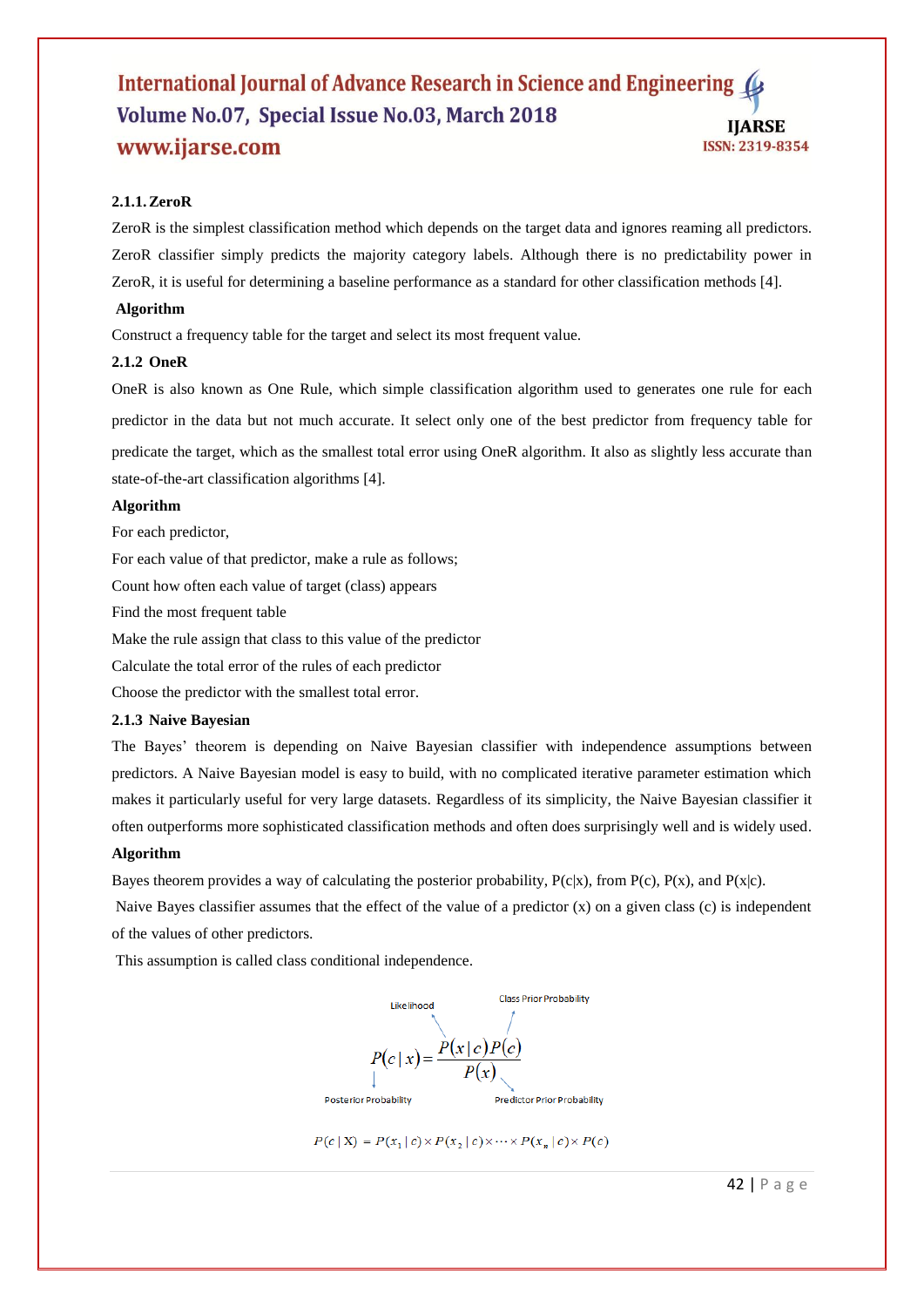# 2.1.4 **Decision Tree**

Decision tree builds classification models in the form of a hierarchical structure. Decision tree is developed through step by step incremental process of breaking down the dataset into smaller and smaller. At final process it generates a tree with decision nodes and leaf nodes. A decision node has two or more branches. Leaf node represents a classification or decision. The root node in a tree which corresponds to the best predictor from given datasets.

Decision trees classifier can use for both categorical and numerical data [6].

#### **Algorithm**

1. The root of the tree is select from the attribute of the dataset by using the concept of information gain.

2. Split the training dataset into subsets. And these subsets prepared in such a way that each subset contains data with the same value for an attribute.

3. Continue the process of step 1 and step 2 on each subset until you find leaf nodes in all the branches of the tree.

#### **Entropy**

A decision tree is constructed base on top-down approach from a root node and involves partition of data into subsets that contain instances with similar values upon to leaf nodes. The main algorithm for construction decision trees called ID3 which employs a top-down approach, ID3 algorithm uses entropy to calculate the similarity in sample. If the sample is totally similar then the entropy is zero and if the sample is not similar then divided its entropy of one.

To generate a decision tree, we need to determine two types of entropy using frequency tables as follows:

- Entropy with the frequency table of one attribute.
- Entropy with the frequency table having two attributes.

#### **Information Gain**

The information gain is based on the reduce in entropy after a dataset is divided onto an attribute. Developing a decision tree is all about finding attribute that returns the highest information gain i.e homogeneous

#### **2.1.5 Linear Discriminant Analysis**

Covariance Matrix method is used for Linear Discriminant Analysis (LDA). More complex methods like mathematically method and often produces models is good to generate accuracy [5].

#### **Algorithm**

Linear combination of variables (predictors) concept is used in LDA which is based upon searching for a that best separates two classes (targets).

#### **2.1.6 Logistic Regression**

Logistic regression predicts the probability of an outcome that can only have Boolean values. The prediction is done on both numerical and categorical. A linear regression is not suitable for predict the value of a binary variable for two reasons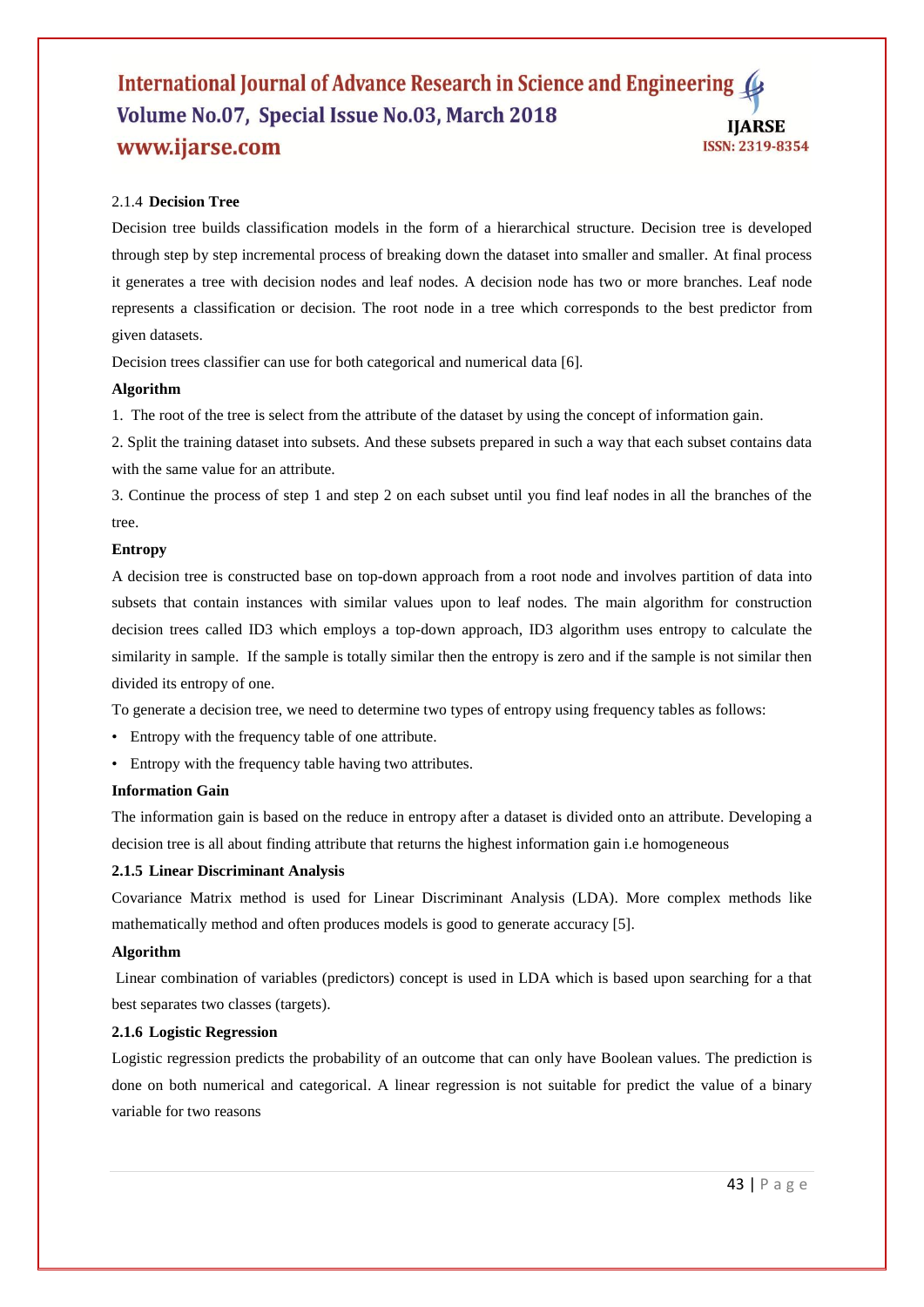A linear regression cannot predicate the values with in acceptable range. Since the dichotomous experiments can only have one of two possible values for each experiment, the residuals will not be normally distributed about the predicted line. But logistic regressions produce a logistic curve, which is limited to values between 0 and 1. Logistic regression is similar to a linear regression, but the curve is constructed using the natural logarithm rather than the probability. Moreover, equal variances in each group or the predictors will have unusually distribution [5].

#### **2.1.7 K Nearest Neighbors**

K nearest neighbors is a simple algorithm that stores all available cases and classifies new cases based on a similarity measure (e.g., distance functions). KNN has been used in statistical estimation and pattern recognition based on their nearest neighbors and it should odd number .It uses the distance factors like Euclidean, Manhattan, Minkowski etc [6].

#### **Algorithm**

K nearest neighbors measured by a distance function like Euclidean, Manhattan, Minkowski etc. Most of the case we taken K as odd number only for making the decision.

If  $K = 1$ , then simply assigned to the class of its nearest neighbor.

Or

If K is odd number, then assigned to the class of maximum votes of its nearest neighbor.

#### **2.1.8 Support Vector Machine**

A Support Vector Machine (SVM) classifies information by finding the maximized hyper plane that used as margin between the two classes [6].

#### **Algorithm**

1. Generate different hyper-plane and then identify the right hyper-plane.

2. Optimize the hyper plane with maximize margin between the classes

3. The [kernel](https://en.wikipedia.org/wiki/Kernel_method) trick for non –linear hyper-plane used in SVM technique for misclassifications of linear hyperplane.

3. For high dimensional space where we reformulate problem so that data is mapped implicitly to this space.

#### **2.1.9 Feed-forward neural network**

A feed-forward network is a non- repetitive network which travels in one direction. It contains input, output and hidden layers. Elements are passed in input layer for processing data to calculations. There will have link between input, hidden and output layers and each input will have some weight. These weights are processed and make computation based upon the weights of inputs. It will be calculated and forward ad input to other hidden layers and it is counties until it reached to output. A threshold function is used to quantify the output of a neuron in the output layer [7][8].

#### **2.1.10 Feed-back neural network**

A feed-back network has back propagation of feed-back paths which can travel in both directions using repetitive loops. All possible connections between neurons are allowed. Since repetitive are present in this type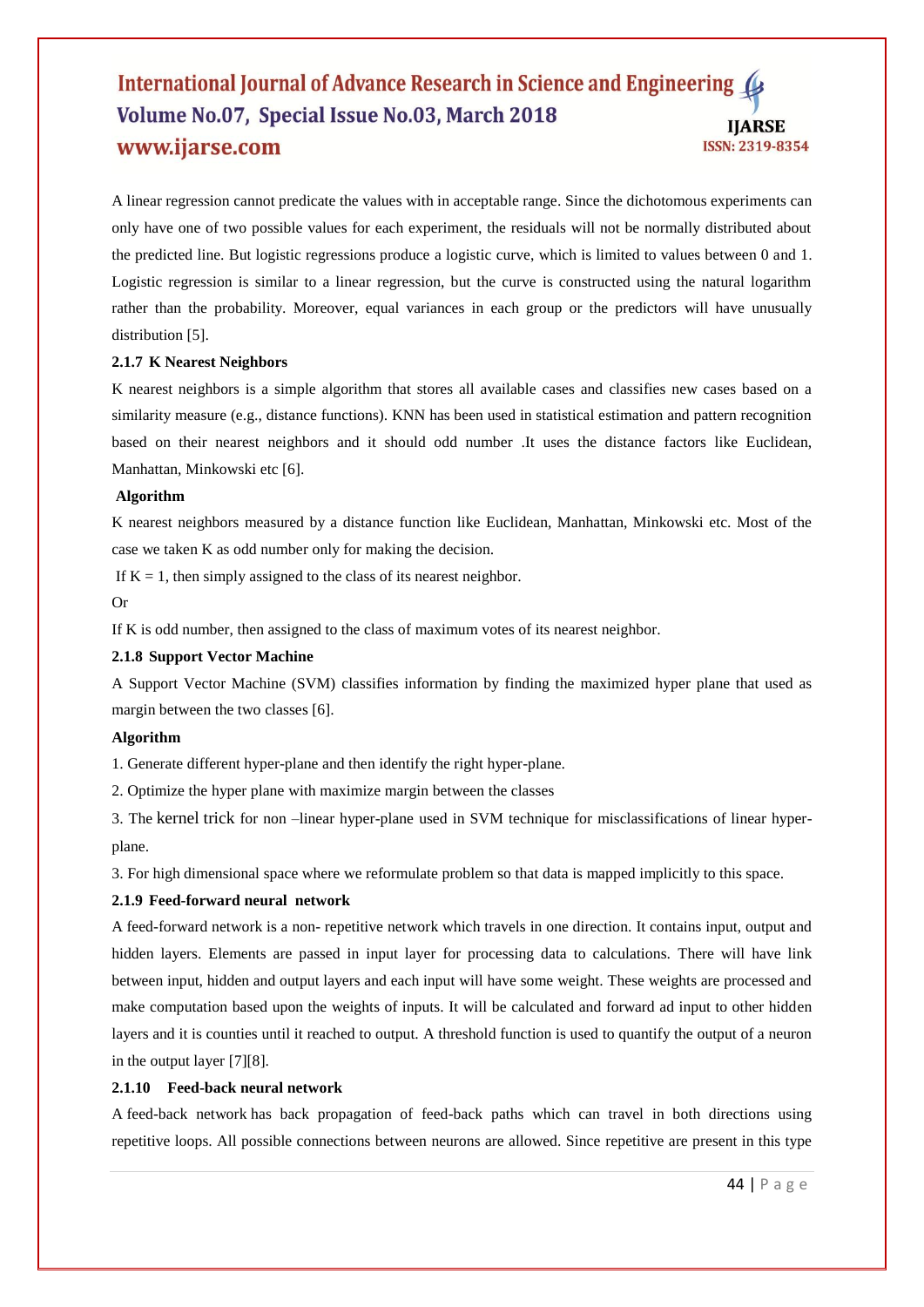of network, it becomes a non-linear dynamic system which changes continuously until it reaches a state of equilibrium. Feed-back networks predicted output of the neural network is compared with the actual output. Based on the error, the parameters are changed, and then fed into the neural network again to optimization problems where the network will be get best arrangement of interconnected neurons [7][8].

# **2.1.11 Convolutional neural network**

Convolutional Neural Networks are very similar to regular Neural Networks .The neurons present in this network are have learnable weights and biases. Each neuron receives some inputs, performs a dot product and optionally follows it with a non-linearity. Image classification is processes of accepting an input image and generating output class (a cat, dog, etc) or a probability of classes that best match to the image [9].

| <b>Name of the Classification</b> | <b>Advantage</b>                           | <b>Disadvantage</b>                         |
|-----------------------------------|--------------------------------------------|---------------------------------------------|
| ZeroR                             | Provided standard for other classification | Depends only on target data                 |
|                                   | methods                                    |                                             |
| <b>OneR</b>                       | state-of-the-art classification            | Not much accurate it select one of          |
|                                   |                                            | the best predictor from frequency table.    |
| <b>Naive Bayesian</b>             | Easy to implement.                         | Very strong assumption.                     |
|                                   | Less training data.                        | Data scarcity.                              |
|                                   | Binary and multiclass classification       | Continuous features.                        |
|                                   | problems.                                  |                                             |
| <b>Decision Tree</b>              | Variable screening or feature selection.   | Due to over fit, they are prone to          |
|                                   | Data preparation is easy.                  | sampling errors.                            |
|                                   | Explicit all possible alternatives and     |                                             |
|                                   | traces each alternative.                   |                                             |
| <b>Linear Discriminant</b>        | One of the best algorithms for face        | Old algorithm.                              |
| <b>Analysis</b>                   | recognition                                | algorthims<br>Some<br>much<br>are<br>better |
|                                   | Fast and portable                          | predicitionthen this.                       |
|                                   | Good to use when beginning a project.      |                                             |
| <b>Logistic Regression</b>        | Handle nonlinear effects                   | Boolean values only.                        |
|                                   | prediction is done both numerical and      | Not suitable for predict the value of a     |
|                                   | categorical                                | binary variable                             |
| <b>K</b> Nearest Neighbors        | Robust to noisy training data.             | Hard to apply for larger dimension          |
|                                   | No Training phase                          | problems.                                   |
|                                   | Can handle complex models easily           | Which type of distance metric to use.       |
|                                   |                                            | High cost                                   |
| <b>Support Vector Machine</b>     | Can be used on larger dimension.           | Features greater then samples.              |
|                                   | Different kernel function for various      | Probabilities are not directly estimated.   |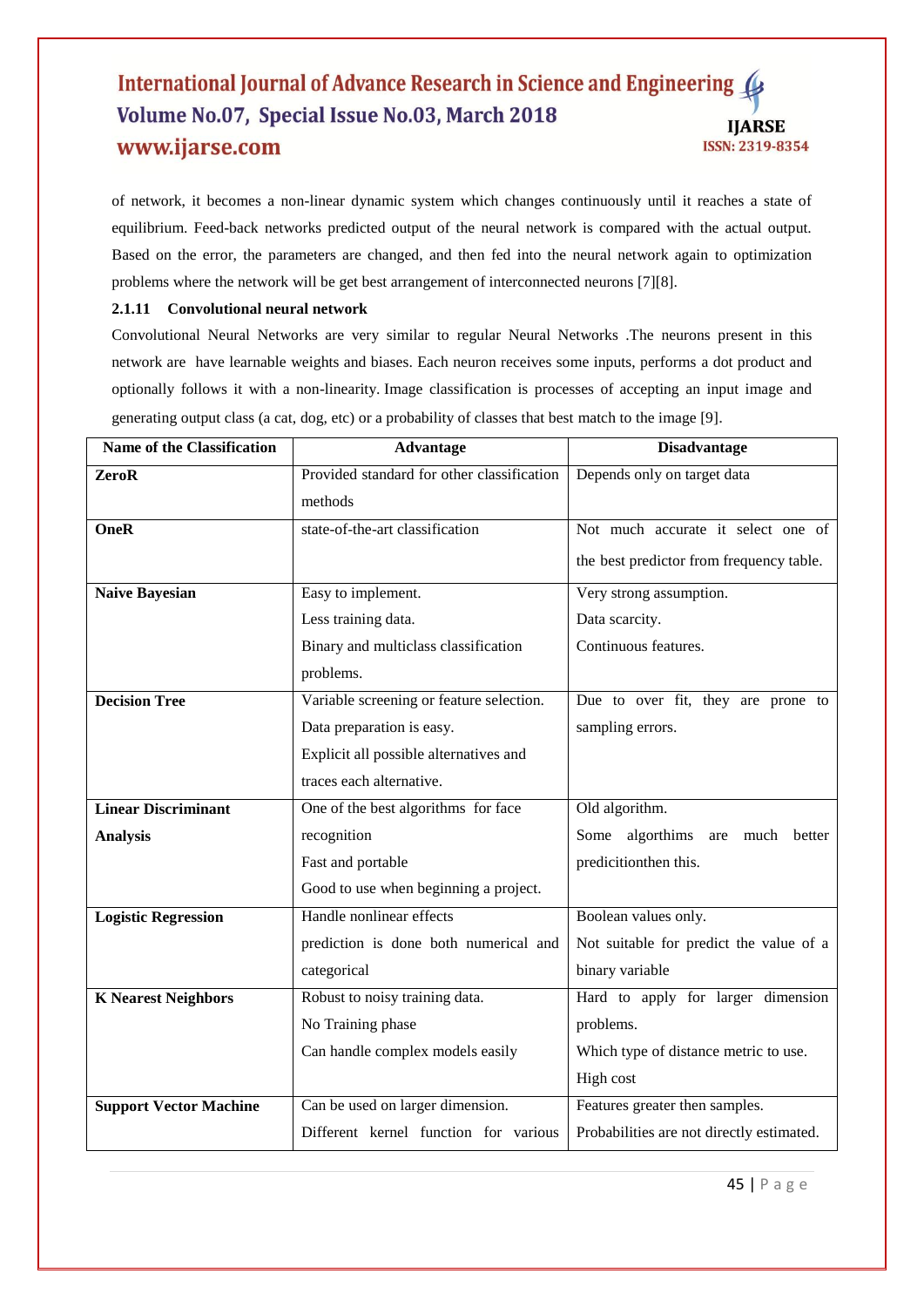|                                 | decision functions                         |                                       |
|---------------------------------|--------------------------------------------|---------------------------------------|
|                                 |                                            |                                       |
| <b>Feed-forward neural</b>      | Complex functions very easily solved.      | Cannot been used for smaller data     |
| network                         | To model non-linear dependencies           | available.                            |
|                                 | Easy to maintain.                          | Not good for arithmetic's and precise |
|                                 |                                            | calculations                          |
| <b>Feed-back neural network</b> | back propagation                           | Slow and inefficient.                 |
|                                 | travel in both directions                  | Can get stuck at local minima.        |
|                                 | Dynamic<br>which<br>changes<br>system      |                                       |
|                                 | continuously.                              |                                       |
| <b>Convolutional neural</b>     | Error is very less when compare to         | More hidden layers                    |
| network                         | pervious.                                  | Time and space                        |
|                                 | Classification<br>problem<br>object<br>on  |                                       |
|                                 | recognition.<br>$-11 - 11$<br>$\mathbf{1}$ | $\sim 11.00$ $\sim 1$                 |

*Table-1* Advantages and Disadvantages of different classifications

# **III.CONCLUSION**

This paper contains various classification techniques used in machine learning algorithms. A Classification is a method of predicting similar information from categorical or numerical datasets. Now a day's machine learning algorithms are became more popular for classification problems .This paper gives an introduction to most of the popular machine learning algorithms used for classification of pattern recognition.

# **REFERENCES**

- [1] W. Richert, L. P. Coelho, "Building Machine Learning Systems with Python", Packt Publishing Ltd., ISBN 978-1-78216-140-0
- [2] M. Welling, "*A First Encounter with Machine Learning*"
- [3] M. Bowles, "*Machine Learning in Python: Essential Techniques for Predictive Analytics*", John Wiley & Sons Inc., ISBN: 978-1-118-96174-2.
- [4] Chitra Nasa, Suman "*Evaluation of Different Classification Techniques for WEB Data* " International Journal of Computer Applications (0975 – 8887) Volume 52– No.9, August 2012.
- [5] Sandhya N. dhage, Sandhya N. dhage "*A review on Machine Learning Techniques*" International Journal on Recent and Innovation Trends in Computing and Communication ISSN: 2321-8169 Volume: 4 Issue: 3
- [6] Ayon Dey "*Machine Learning Algorithms: A Review*" International Journal of Computer Science and Information Technologies, Vol. 7 (3) , 2016, 1174-1179.
- [7] S. B. Kotsiantis "*Supervised Machine Learning: A Review of Classification Techniques"* Informatica **31**  (2007) 249-268